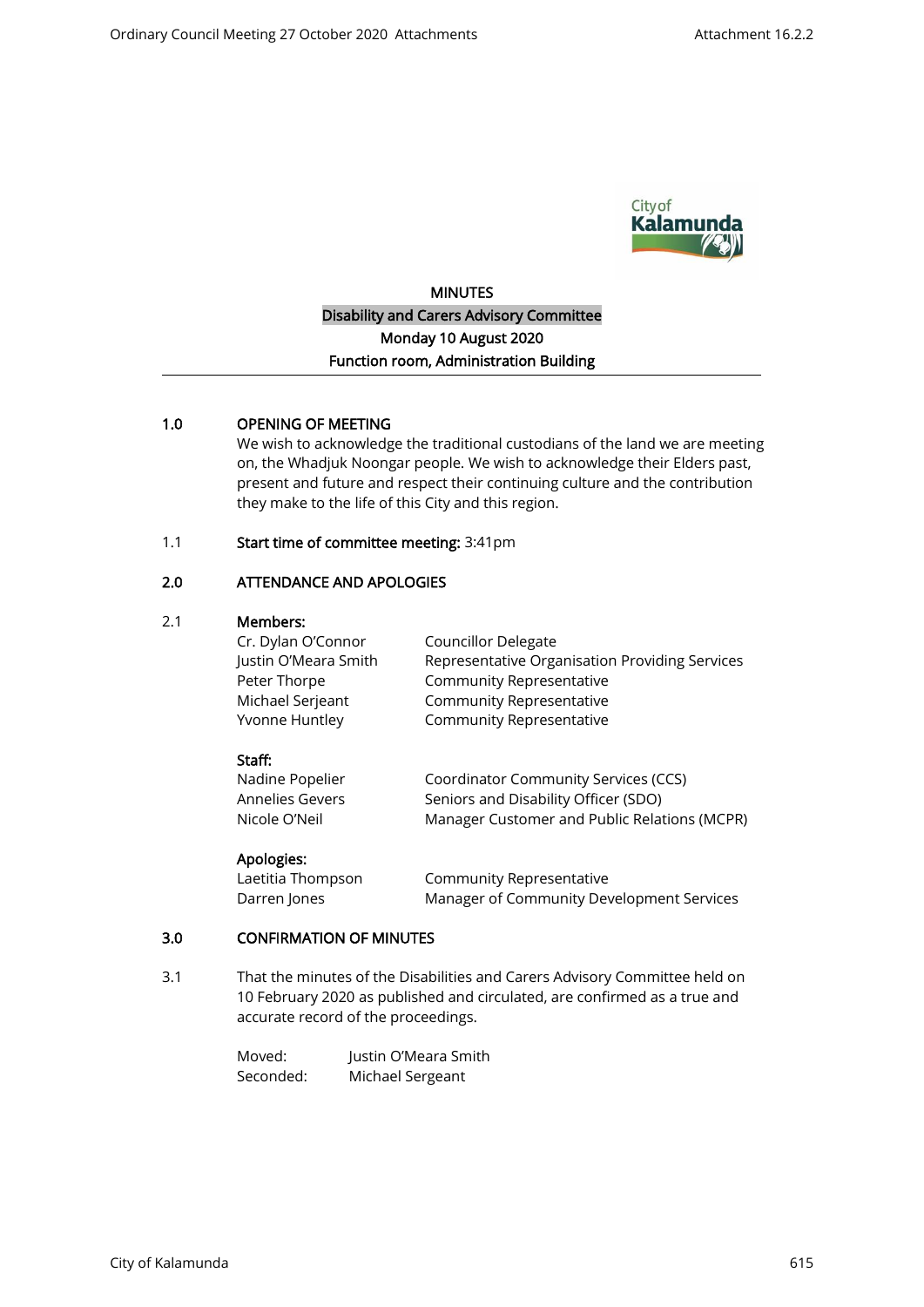2

## 4.0 DISCLOSURE OF INTERESTS

#### 4.1 Disclosure of Financial and Proximity Interests:

- a) Members must disclose the nature of their interest in matters to be discussed at the meeting. (Section 5.65 of the Local Government Act 1995)
- b) Employees must disclose the nature of their interest in reports or advice when giving the report or advice to the meeting. (Section 5.7 of the Local Government Act 1995)

Nil

## 4.2 Disclosure of Interest Affecting Impartiality

a) Members and staff must disclose their interests in matters to be discussed at the meeting in respect of which the member or employee has given or will give advice.

Nil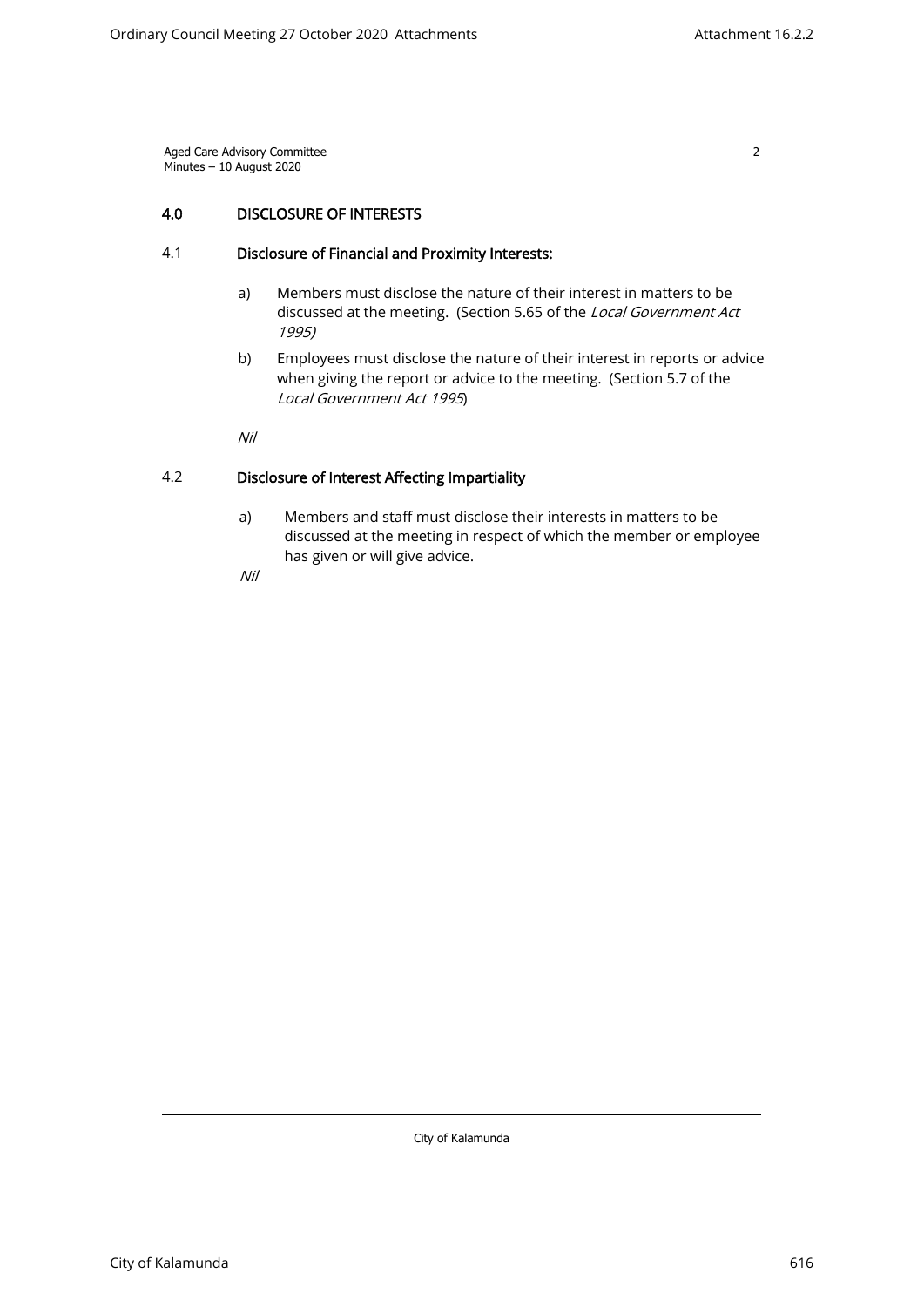3

## 5.0 CORRESPONDENCE

Coordinator Community Services provided a flyer from Disability Legal Support which was distributed through the committee. <https://yourstorydisabilitylegal.org.au/Home>

#### 6.0 ITEMS FOR COMMITTEE CONSIDERATION

6.1 The Manager of Customer and Public Relations (MCPR) provided an update on the business unit and how they use the Disability Access and Inclusion Plan when delivering services to the community. Manager provided input on the outcomes from the DAIP and how the team address these.

> The committee discussed the results from the recent Community Resilience Scorecard in relation to how people with disabilities view the City's various processes and customer service models and there has been a steady positive increase perceived in comparison to recent years.

MCPR discussed the consultation process of the development and implementation of the City's new website.

Action The Committee thanked Manager of Customer and Public Relations for her presentation and commended the City for the improvements regarding communication and social media presence. The committee notes the information.

## 6.2 DAIP Update

Coordinator Community Services provided an update on projects that the City has completed in relation to Access and Inclusion: The annual DAIP report has been submitted to department for communities. The main updates of the report include:

- 3 bus shelters were upgraded to be compliant to align with the Building Access Guidelines
- 4 ACROD parking bays were installed
- 8 paths were widened to allow for wheelchair access
- Rangeview play space was redeveloped in address access and inclusion upgrades.
- An accessible drink fountain was installed at Flemming reserve
- A new staff member, who lives with a disability was employed at the Hartfield Park Recreation Centre.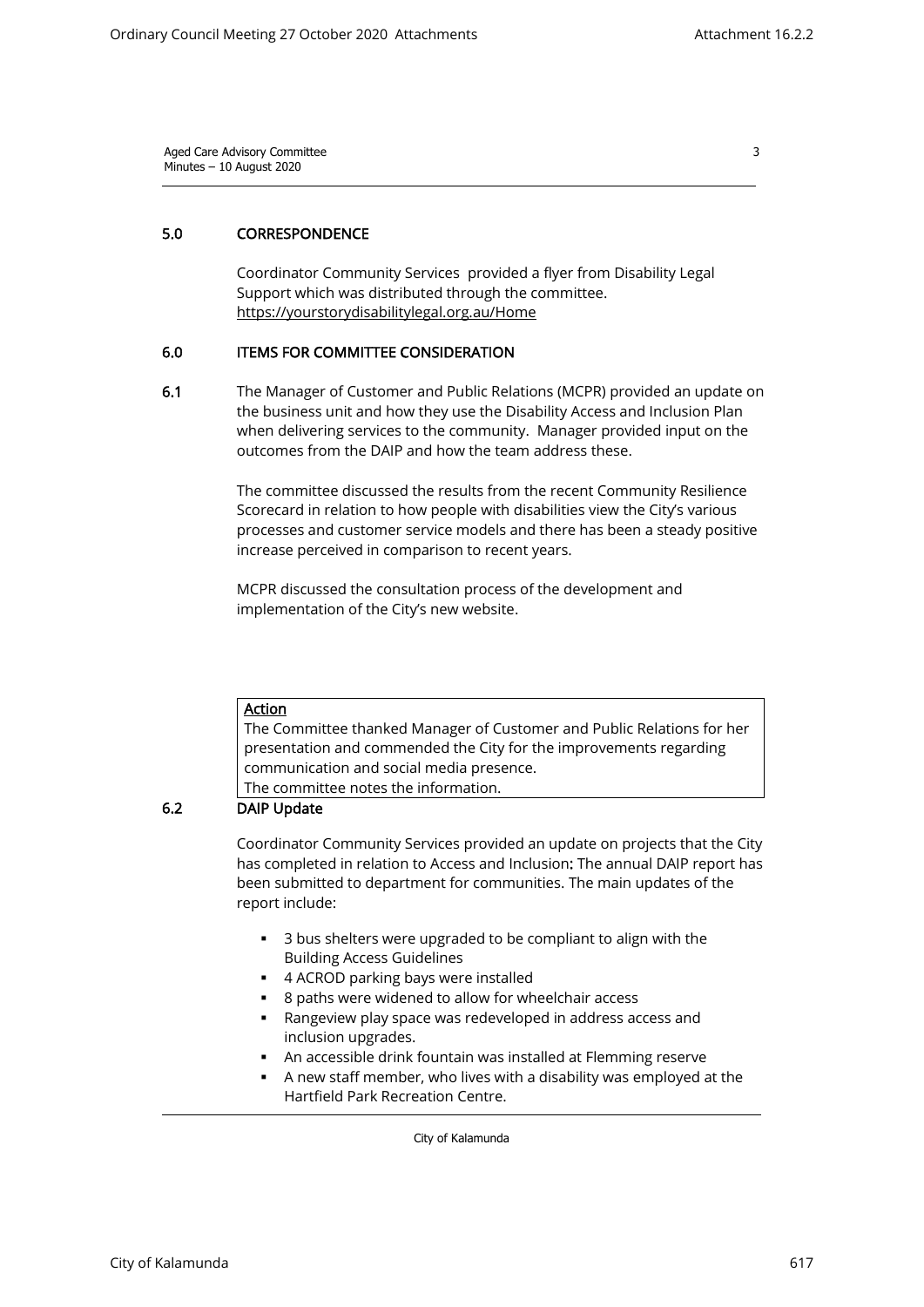- Inclusive Kalamunda Program was a partnership with Inclusion Solutions.
- The website was redeveloped to be more inclusive and accessible.

**Action** The Committee notes the information.

#### 6.3 Inclusive Training: WebKeyIT

Selected staff will be attending training to develop skills in creating accessible documents and websites.

**Action** The Committee notes the information.

#### 6.4 Business Unit Update:

Coordinator Community Services provided the Committee members with update on the business unit and the projects that were undertaken. A community register was set up for vulnerable community members who needed assistance and for volunteers to provide support. The City made calls to residents to check in and neighbourhood cards were developed to distribute. Rotaract and Meerilinga Young Children's Foundation handmade cards that were distributed to the community

7.0

#### General Business with the Approval of the Presiding Member

Justin shared the following resources with the committee:

A PHD student from Edith Cowan University had completed a research study on Accessibility and Inclusion. For more information visit: <https://ro.ecu.edu.au/cgi/viewcontent.cgi?article=3250&context=theses>

The Western Australian Leadership offer the LeadAbility Course. It develops the potential of people with disability and those in the sector, who have the potential to lead and generate change. For more information visit: <https://leadershipwa.org.au/programs/leadability-course/>

#### Carers Week

Coordinator Community Services requested the committee to contribute some ideas on how to celebrate Carers week 2020. Some of the ideas presented were: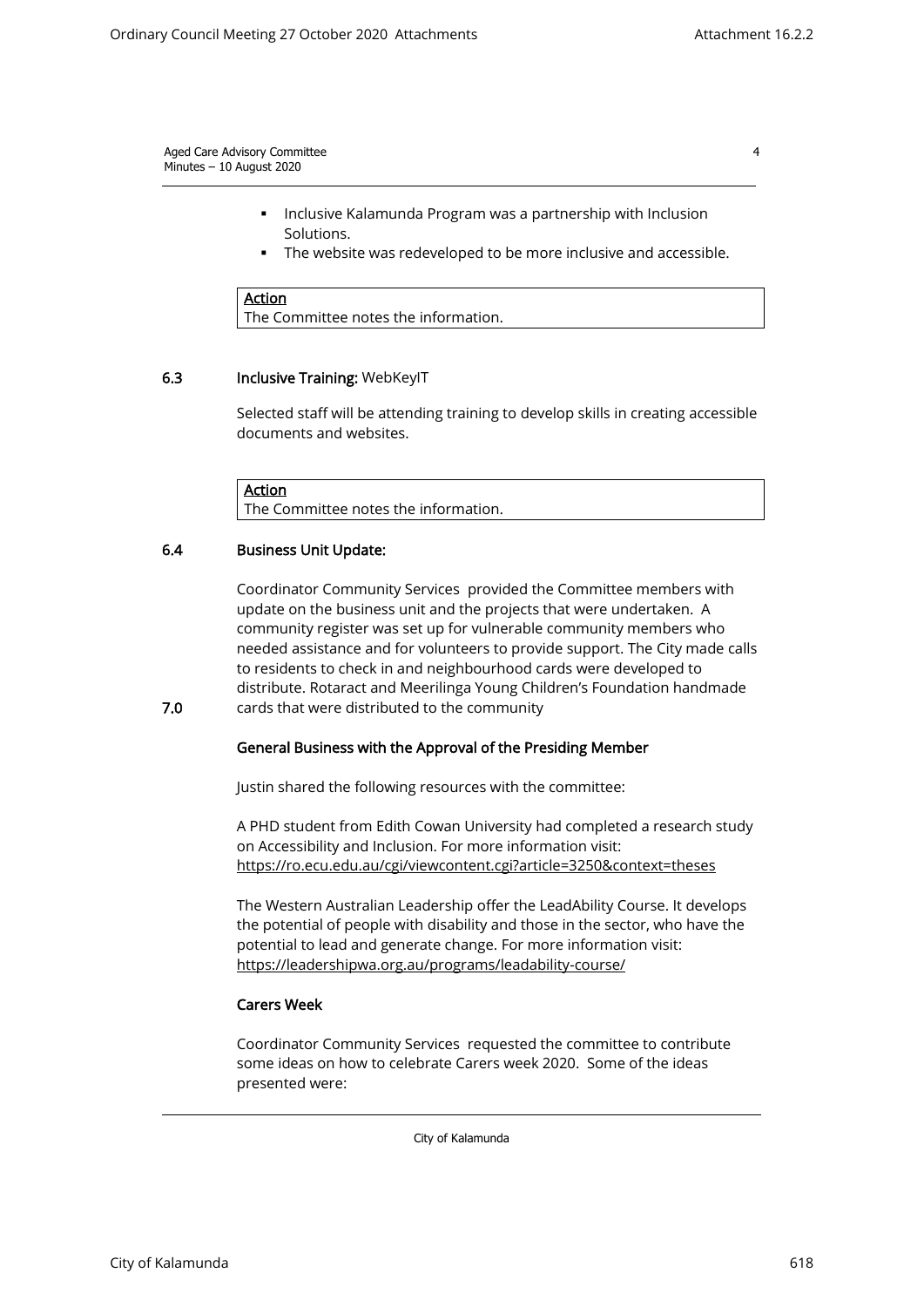5

| Aged Care Advisory Committee |  |  |
|------------------------------|--|--|
| Minutes $-10$ August 2020    |  |  |
|                              |  |  |

- Deliver a rose and a poem to each carer within the City of Kalamunda
- Place a letter in the rates notice recognising carers
- At the night markets hold a stall where the City can giveaway products to carers for example mobile phone portable chargers or solar torches
- Have a coffee van deliver coffee to the homes of carers
- Gifting of a plant to local carers
- Display a thankyou message on variable messaging boards
- Pamper sessions including workshops on self-care

Committee agreed Carers Week is a great opportunity to recognise the effort carers put in to look after the vulnerable population. An opportunity to recognise and thank them for their services during Carers Week .

#### Action

To circulate the final idea for Carers week to the committee.

8.0

### Urgent Business with the Approval of the Presiding Member

The City received a resignation of Chantelle Jamieson who was the local organisation representative on DACAC. Nadine to prepare report for council.

#### 9.0

### DATE OF NEXT MEETING

The next meeting of Disability and Carers Advisory Committee will be held on Monday 9 November 2020 between 3.30pm and 5.00pm at the City's Administration Building 2 Railway Road Kalamunda.

#### 10 **CLOSURE**

There being no further business, the Presiding Member declared the Meeting closed at 5.07pm.

I confirm these Minutes to be a true and accuracy record of the proceedings of this meeting.

Signed: ……………………………………………. Presiding Member

Dated this Monday Day of 10 August 2020